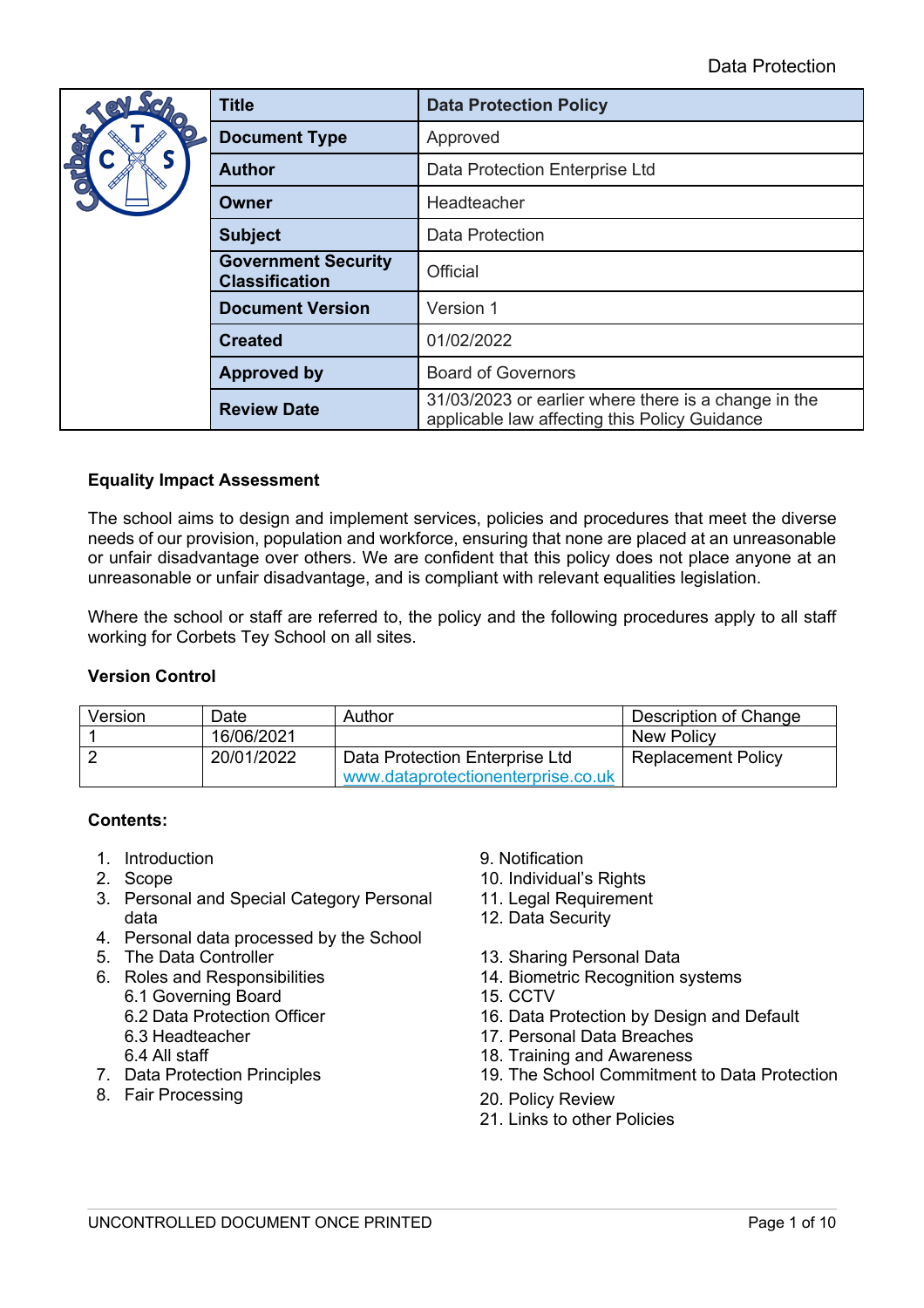# **1. INTRODUCTION**

Corbets Tey School ("the School") is fully committed to compliance with the requirements of the UK General Data Protection Regulations (GDPR) and the Data Protection Act 2018 (the DPA). The School will, therefore, follow procedures which aim to ensure that all personal data collected about staff, students, parents, governors, visitors and other individuals is processed fairly, lawfully and transparently.

The GDPR, the DPA and Article 8 of the Human Rights Act 1998, stress that the processing of personal data needs to strike a balance between the needs of the School to function effectively and efficiently and respect for the rights and freedoms of the individual. This policy sets out how the School intends to safeguard those rights and freedoms.

Obligations and responsibilities under the UK General Data Protection Regulations are not optional; **they are mandatory**. There can be harsh penalties, up to €20 million or 4% of global turnover for the preceding year (whichever is the greater) in relation to breaches of rights and obligations and up to €10 million or 2% of global turnover for the preceding year (whichever is the greater) imposed for non-compliance regarding Control and Mitigation.

The School will therefore, follow procedures that aim to ensure that all staff, students, parents, governors, visitors and any other person working for the School who have access to any personal data held by or on behalf of the School is fully aware of, and abides by their duties and responsibilities under the UK General Data Protection Regulations and Data Protection Act.

All individuals permitted to access personal data in line with their work duties must agree to comply with this policy and agree to undertake any relevant training that may be appropriate to the role being undertaken.

As well as the School, any individual who knowingly or recklessly processes data without appropriate consent or proper authorisation, for purposes other than those for which it is intended or is deliberately acting outside of their recognised responsibilities may be subject to the School's disciplinary procedures, including dismissal where appropriate, and possible legal action liable to prosecution and possible criminal conviction under the Criminal Justice and Immigration Act 2008.

# **2. SCOPE**

This policy applies to the collection and processing of all personal data held by the School, falling within the scope of the GDPR and the DPA in all formats including paper, electronic, audio and visual. It applies to all staff, governors, volunteers and contractors.

# **3. PERSONAL AND SPECIAL CATEGORY PERSONAL DATA**

The GDPR and DPA provides conditions for the collection and processing of any personal data. It also makes a distinction between **personal data and 'special category' personal data**.

Personal data means any information relating to an identified or identifiable natural person ('data subject'); an identifiable natural person is one who can be identified, directly or indirectly, in particular by reference to an identifier such as a name, an identification number, location data, an online identifier or to one or more factors specific to the physical, physiological, genetic, mental, economic, cultural or social identity of that natural person.

Special category personal data is defined as personal data consisting of information as to:

- racial or ethnic origin:
- political opinion;
- religious or other beliefs: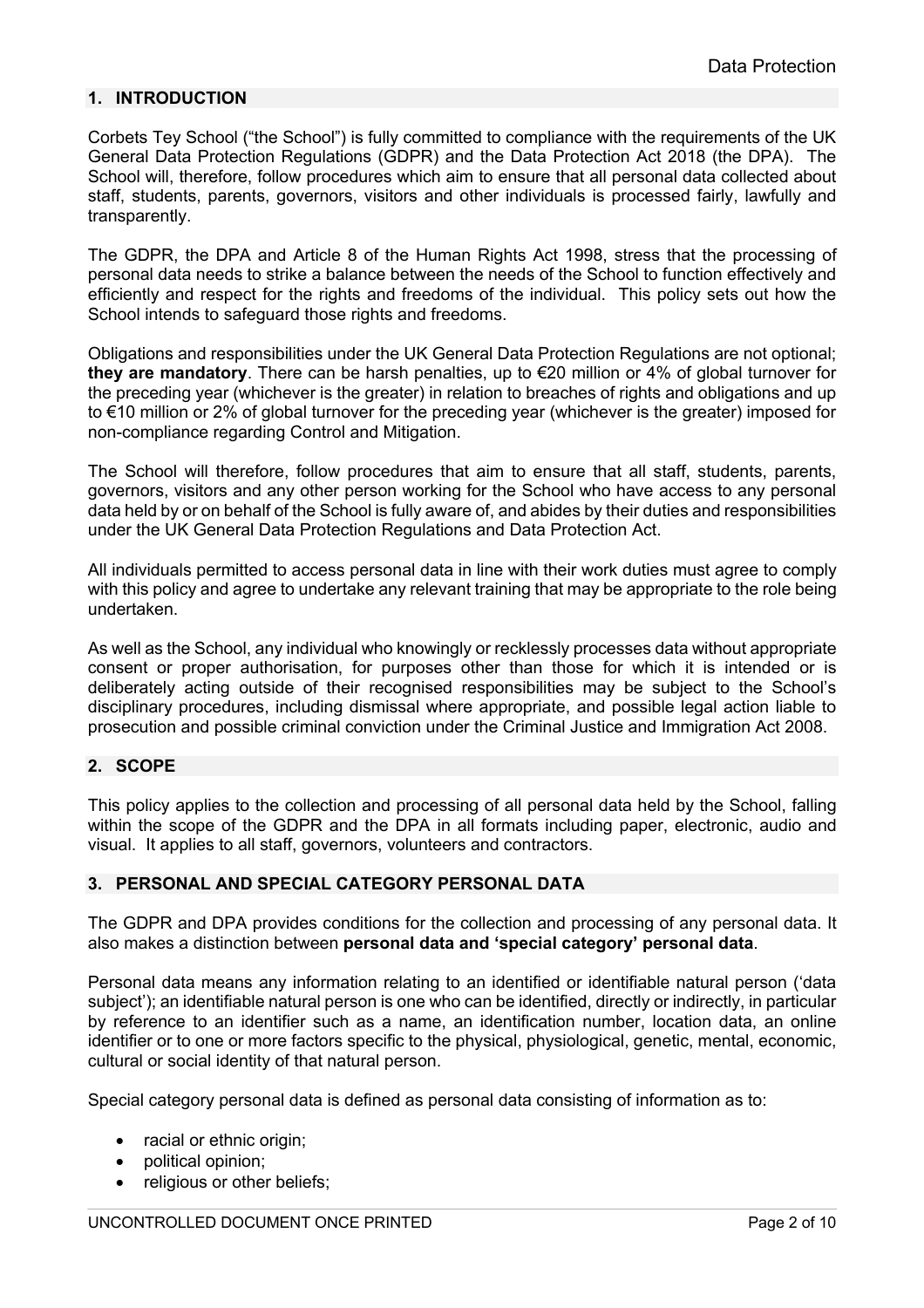- trade union membership:
- physical or mental health or condition;
- sexual life or sexual orientation;
- genetics
- biometric data (where used for ID purposes)

Although there are clear distinctions between personal and special category data for the purposes of this policy the term *'personal data'* refers equally to *'special category data'* unless otherwise stated.

The GDPR and DPA rules for special category data do not apply to information about criminal allegations, proceedings, or convictions. Instead, there are separate safeguards for personal data relating to criminal convictions and offences, or related security measures.

# **4. PERSONAL DATA PROCESSED BY THE SCHOOL**

The School processes personal data for many reasons to provide an education to its students. A description of the types of personal data processed and the purposes for processing are included in the School's privacy notices.

Personal data must be handled and dealt with in accordance with the GDPR and DPA and this policy. There are safeguards within the GDPR and DPA to ensure personal information is collected, recorded and used whether it is on paper, computer records or recorded by any other means.

The obligations outlined in this policy apply to everyone who has access to, holds copies of or processes personal data. This includes those who work at/from home or have remote or flexible patterns of working.

# **5. THE DATA CONTROLLER**

The Data Controller is the person who (either alone or jointly or in common with other persons) determines the purposes for which and the manner in which personal data are or are to be processed. The School is the Data Controller for all personal data relating to its students, parents and staff.

# **6. ROLES AND RESPONSIBILITIES**

#### **6.1 Governing Board**

The governing board has overall responsibility for ensuring that the School complies with all relevant data protection obligations.

#### **6.2 Data Protection Officer**

The Data Protection Officer (DPO) is responsible for overseeing the implementation of this policy, monitoring the School compliance with data protection law, and developing related policies and guidelines where applicable.

They will provide an annual report of their activities directly and, where relevant, report to the board their advice and recommendations on school data protection issues.

The DPO is also the first point of contact for individuals whose data the School processes, and for the Information Commissioner's Office (ICO).

The School DPO is contactable via email at: dpo@corbetstey.havering.sch.uk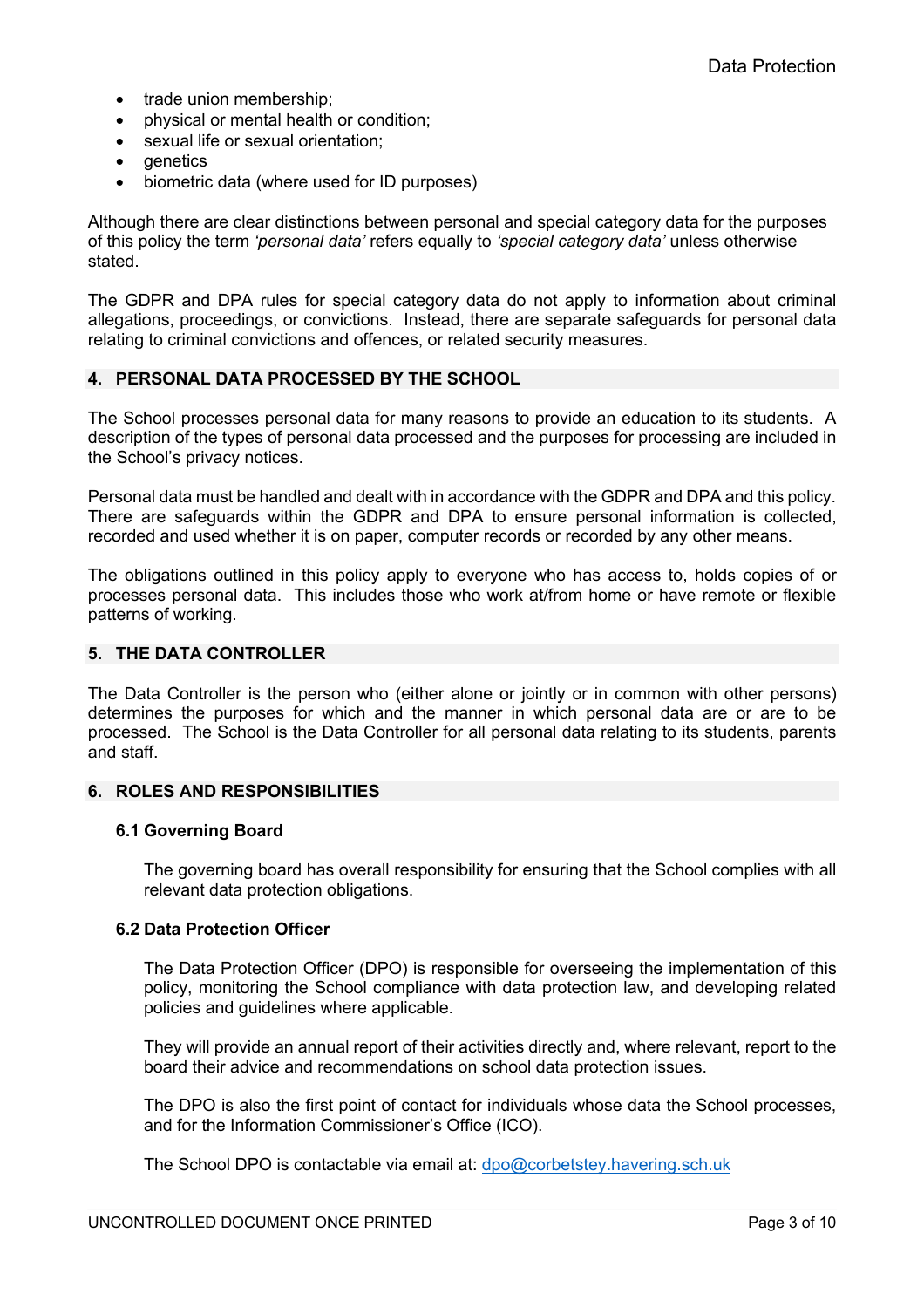# **6.3 Headteacher**

The Headteacher acts as the representative of the data controller on a day-to-day basis.

### **6.4 All Staff**

All Staff are responsible for:

- Collecting, storing and processing any personal data in accordance with this policy;
- Informing the School of any changes to their personal data, such as a change of address
- Contacting the DPO in the following circumstances:
	- o With any questions about the operation of this policy, data protection law, retaining personal data or keeping personal data secure
	- o If you have concerns that this policy is not being followed
	- $\circ$  If you are unsure whether or not you have a lawful basis to use personal data in a particular way
	- o If you need to rely on or capture consent, deal with the rights of the data subjects or transfer personal data outside the European Economic Area
	- o If there has been a data breach
	- $\circ$  Whether you are engaging in a new activity that may affect the privacy rights of individuals
	- o If you need help with any contracts or sharing personal data with third parties

# **7. DATA PROTECTION PRINCIPLES**

Anyone processing personal data must comply with 6 principles of good practice. These principles are legally enforceable and can be summarised as follows:

- 1. Processed lawfully, fairly and in a transparent manner in relation to individuals;
- 2. Obtained for specified, explicit and legitimate purposes and not further processed in a manner that is incompatible with those purposes; further processing for archiving purposes in the public interest, scientific or historical research purposes or statistical purposes shall not be considered to be incompatible with the initial purposes;
- 3. Adequate, relevant, and limited to what is necessary in relation to the purposes for which they are processed;
- 4. Accurate and kept up to date; every reasonable step must be taken to ensure that personal data that is inaccurate, having regard to the purposes for which they are processed, are erased, or rectified without delay;
- 5. Kept in a form which permits identification of data subjects for no longer than is necessary for the purposes for which the personal data are processed; personal data may be stored for longer periods insofar as the personal data will be processed solely for archiving purposes in the public interest, scientific or historical research purposes or statistical purposes subject to implementation of the appropriate technical and organisational measures required by the GDPR in order to safeguard the rights and freedoms of individuals;
- 6. processed in a manner that ensures appropriate security of the personal data, including protection against unauthorised or unlawful processing and against accidental loss, destruction, or damage, using appropriate technical or organisational measures. In accordance with the rights of data subjects under the GDPR and DPA.

# **8. FAIR PROCESSING**

In meeting any obligation to ensure that processing of information is fair, due consideration will be given to the adoption of any recognised standards or advice to provide individuals with such information as is necessary to ensure that they are likely to understand: -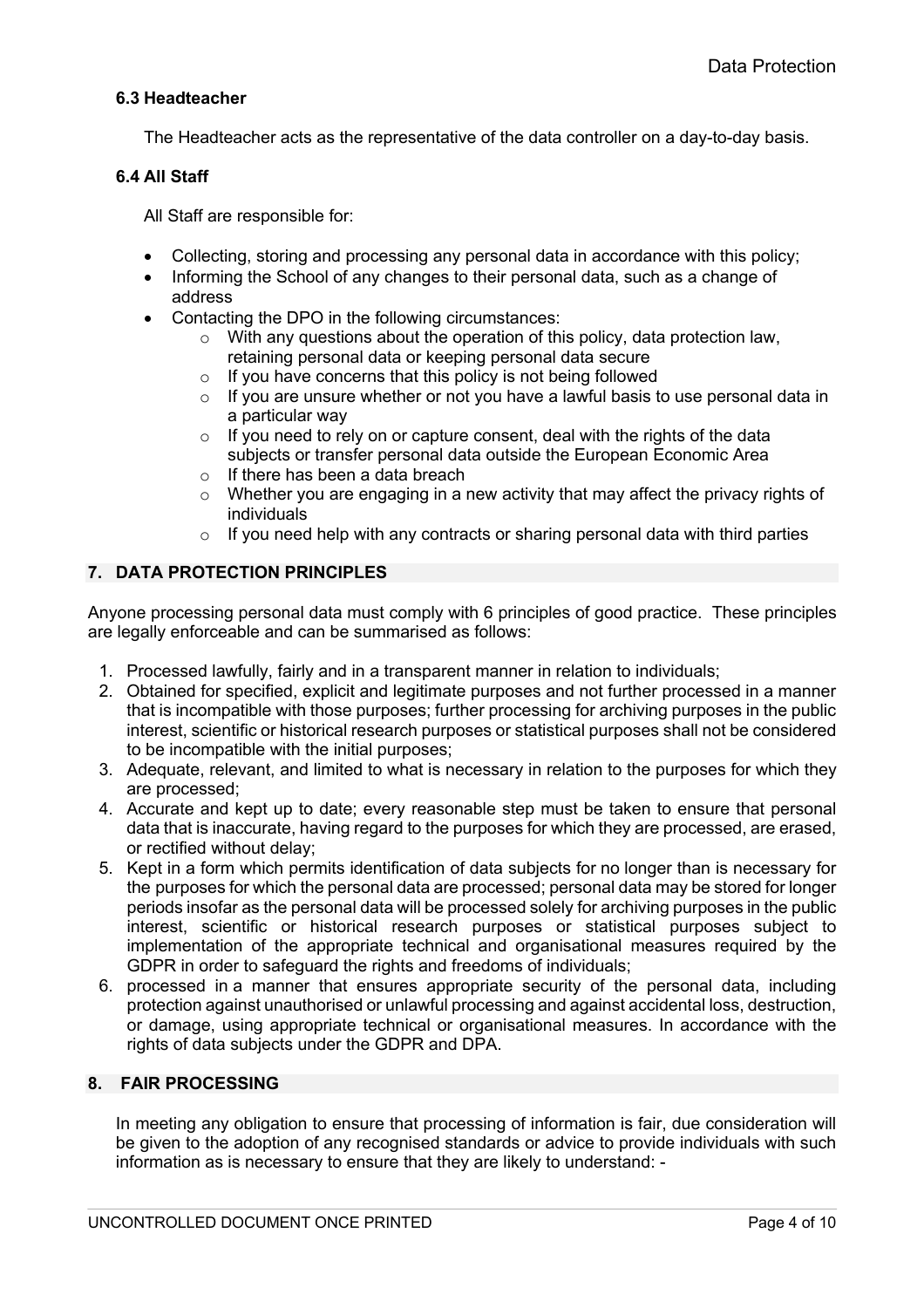- a) The purposes for which their personal data are to be processed;
- b) The likely consequences of such processing and;
- c) Whether particular disclosures can be reasonably envisaged

### **9. NOTIFICATION**

The national body for the supervision of GDPR is the Information Commissioners' Office to whom the Headteacher notifies his/her purposes for processing personal data.

This notification process serves to provide transparency and openness about the processing of personal data. It is a fundamental principle of the GDPR that the public should know or be able to find out who is carrying out the processing of personal data and for what purpose.

A copy of the School's notification details is available on the Information Commissioner's website www.ico.org.uk The School registration number is Z6426541

### **10. INDIVIDUALS' RIGHTS**

The School recognises that access to personal data held about an individual is a fundamental right provided in the Act. These rights include: -

- The right to be informed
- The right of access to personal information
- The right to request rectification
- The right to request erasure
- The right to restrict processing in certain circumstances
- The right to data portability
- The right to object to processing
- Rights related to automated decision-making including profiling

Young persons below the age of 12 are generally not regarded to be mature enough to understand their rights and the implications of a subject access request. Therefore, most subject access requests from parents or carers of students at the School may be granted without the express permission of the student.

This is not a rule and a student's ability to understand their rights will always be judged on a case-by-case basis.

The School will ensure that all requests from individuals to access their educational file are dealt with as quickly as possible and within the 15 school-day timescale allowed in the legislation, as long as the data subject meets the requirements set out in this policy. If any other information is required not contained in the educational file the School response time allowed in the legislation shall be one calendar month, however the calendar month will not commence until after receipt of all identity or clarification of information sought is received. To minimise delays and unnecessary work all requests from data subjects must:

- Be made in writing (paper or email) to dpo@corbetstey.havering.sch.uk
- Be accompanied by adequate proof of the identity of the data subject where required and, where applicable, the written authorisation of the data subject (if the request is being made on their behalf by a legal or lawfully appointed representative or, authorised agent).
- Specify clearly and simply the information required.
- Give adequate information to enable the requested data to be located
- Make it clear where the response should be sent.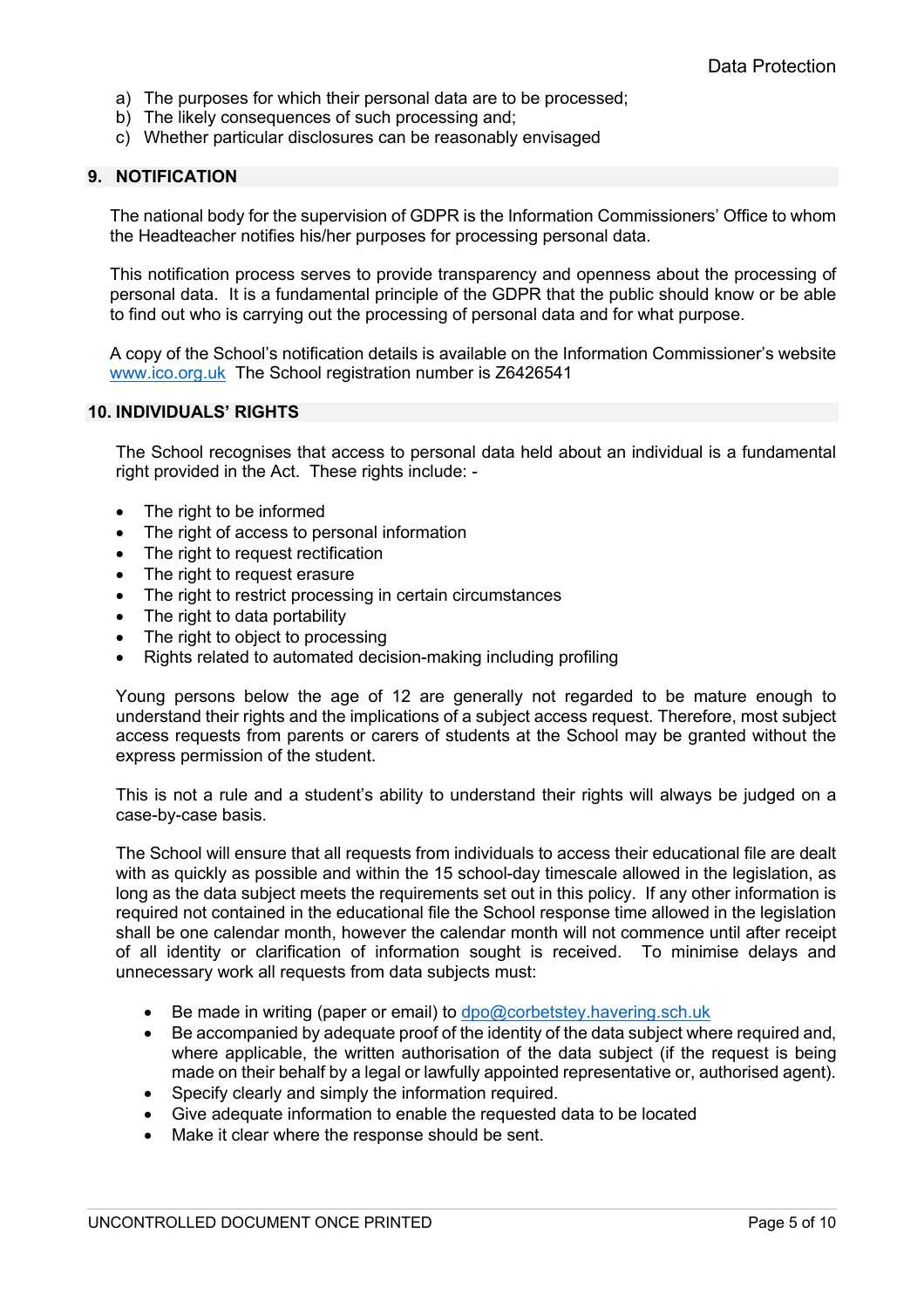The Data Protection Officer must be informed of any request to action against one or more of these rights.

The Act allows exemptions from providing information to individuals making a subject access request, and non-disclosure of information, in specific and limited circumstances.

When the School collect personal data, the School does not need to provide the individual with any information they may already have.

When obtaining personal data from other sources, the School do not need to provide individuals with privacy information if:

- The individual already has the information:
- Providing the information to the individual would be impossible;
- Providing the information to the individual would involve disproportionate effort;
- Providing the information to the individual would render impossible or seriously impair the achievement of the objectives of the processing;
- The School is required by law to obtain or disclose the personal data; or
- The School is subject to an obligation of professional secrecy regulated by law that covers personal data

If a data subject remains dissatisfied with a response received, they may ask for the matter to be reviewed, or, in the case of an employee a resolution may be sought through the School's grievance process.

Ultimately if a data subject continues to be dissatisfied, she/he has the right to ask the Information Commissioner's Office (ICO) to carry out an assessment of their case and/or pursue a legal remedy.

### **11. LEGAL REQUIREMENTS**

The School may be required to disclose personal data by a court order, or to comply with other legal requirements including the prevention or detection of crime, apprehension of an offender or gathering of taxation.

External agencies or companies contracted to undertake processing of personal data on behalf of the School must demonstrate, via a written agreement, that personal information belonging to the School will be handled in compliance with the GDPR and DPA and that it has the necessary technical and organisational security measures in place to ensure this.

Any sharing of the School data with external partners for the purpose of service provision must comply with all statutory requirements.

The School will follow relevant guidance issued by the Government and the ICO for users of CCTV and similar surveillance equipment monitoring spaces to which the public, residents, service users and employees have access and will also strive to ensure that partner organisations involved in joint or multi-agency initiatives seek to do the same. The School reserves the right to monitor telephone calls, email and internet access in compliance with relevant legislation. This will be handled in line with guidance issued by the ICO.

The legal basis for this policy is the GDPR and DPA which provides the legal parameters for the processing of personal data. However, compliance with other legislation, Codes of Practice, policies and guidance also has relevance, such as;-

- The Freedom of Information Act 2000
- The Computer Misuse Ace 1990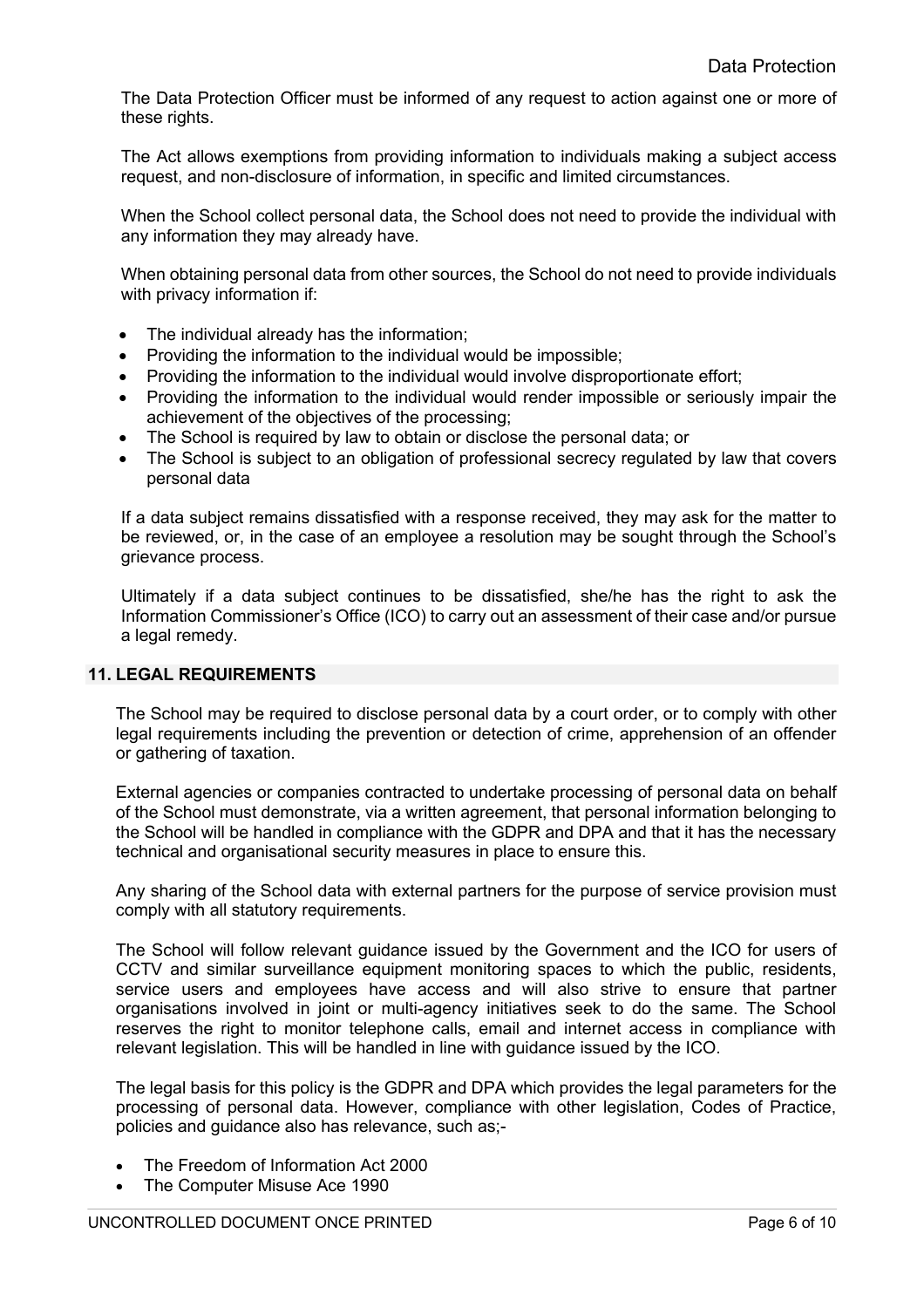- The Crime and Disorder Act 1998
- Human Rights Act 1998

# **12. DATA SECURITY**

The School will process personal data in accordance with its Information Security Policy (and other related Policies and Procedures). To ensure the security of personal data, the School has appropriate physical, technical and organisational measures in place. Employees are required to comply with the Information Security Policy.

The GDPR and DPA requires that appropriate technical and organisational measures shall be taken to protect data against:

- Unauthorised access;
- Unauthorised or unlawful processing:
- Accidental loss, destruction, or damage

Appropriate technical and organisational security measures will include:

- using and developing technological solutions to ensure compliance with the data protection principles
- using and developing physical measures to protect school assets
- ensuring the reliability of any persons who have access to school information
- reporting and investigating security breaches

These obligations include the need to consider the nature of the data to be protected and the harm that might arise from such unauthorised or unlawful processing or accidental loss, destruction, or damage.

All printout material, magnetic tape, diskettes, CD's or DVD's, manual files, handwritten notes etc, which contain personal data and are no longer required, will be treated as confidential waste, and disposed of securely.

Where processing of school data is to be carried out by a third party on behalf of the School, the Headteacher must ensure that the third party provides sufficient guarantees in respect of the technical and organisation measures governing the processing to be undertaken.

# **13. SHARING PERSONAL DATA**

The School will not normally share personal data with anyone else, but may do so where:

- There is an issue with a student or parent/carer that puts the safety of the School staff at risk
- The School need to liaise with other agencies the School will seek consent as necessary before doing this
- The School suppliers or contractors need data to enable the School to provide services to the School staff and students, for example, IT companies. When doing this, the School will:
	- $\circ$  Only appoint suppliers or contractors which can provide sufficient quarantees that they comply with data protection law
	- $\circ$  Establish a data sharing agreement with the supplier or contractor, either in the contract or as a standalone agreement, to ensure the fair and lawful processing of any personal data the School share
	- o Only share data that the supplier or contractor needs to carry out their service, and information necessary to keep them safe while working with the School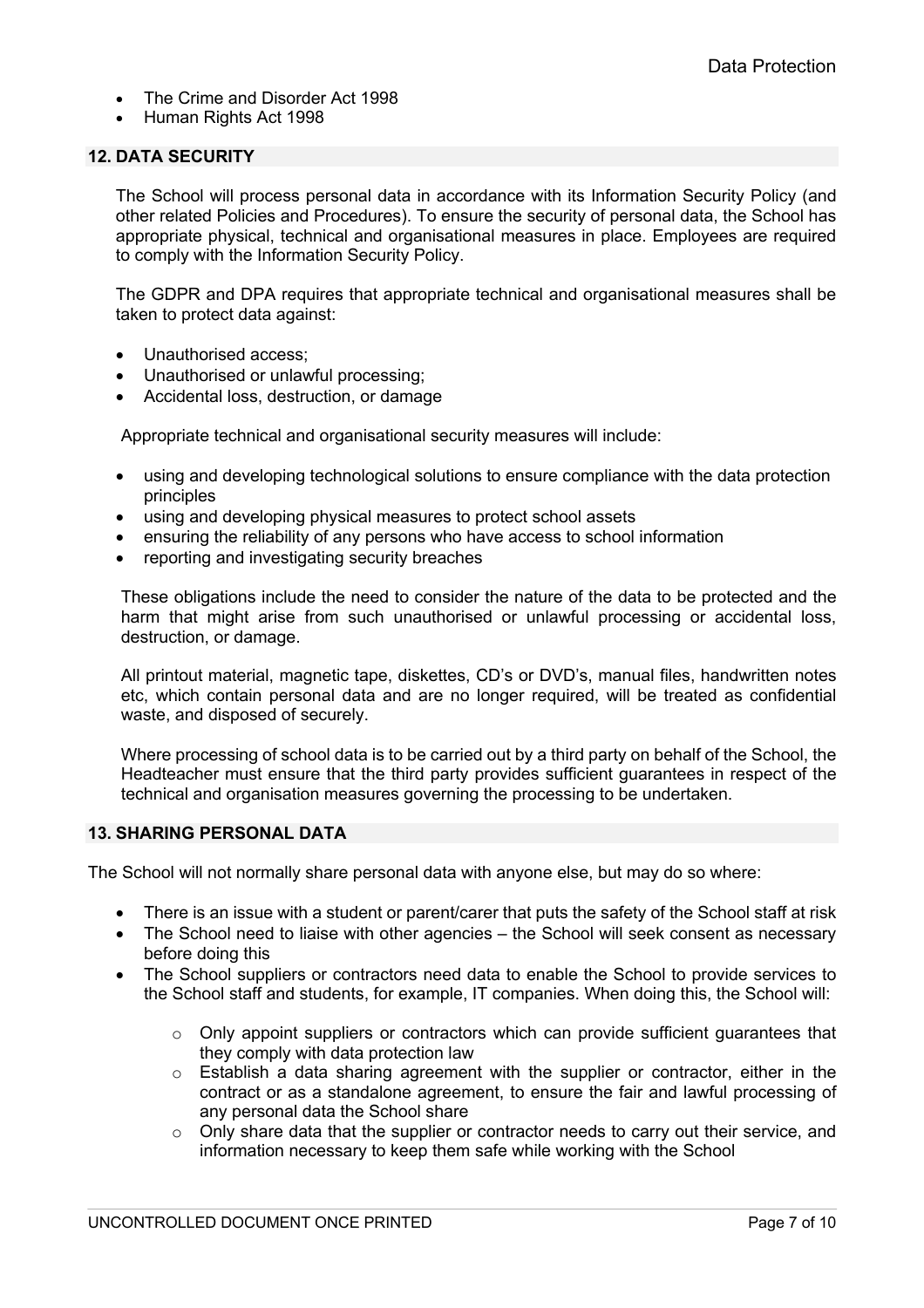The School will also share personal data with law enforcement and government bodies where the School are legally required to do so, including for:

- The prevention or detection of crime and/or fraud
- The apprehension or prosecution of offenders
- The assessment or collection of tax owed to HMRC
- In connection with legal proceedings
- Where the disclosure is required to satisfy the School safeguarding obligations
- Research and statistical purposes, as long as personal data is sufficiently anonymised, or consent has been provided

The School may also share personal data with emergency services and local authorities to help them to respond to an emergency situation that affects any of the School students or staff.

Where the School transfer personal data to a country or territory outside the European Economic Area, the School will do so in accordance with data protection law.

# **14. BIOMETRIC RECOGNITION SYSTEMS**

Where the School use students' biometric data as part of an automated biometric recognition system (for example, students use finger prints to receive school dinners instead of paying with cash) the School will comply with the requirements of the Protection of Freedoms Act 2012.

Parents/carers will be notified before any biometric recognition system is put in place or before their young person first takes part in it. The School will get written consent from at least one parent or carer before the School take any biometric data from their young person and first process it.

Parents/carers and students have the right to choose not to use the School's biometric system(s). The School will provide alternative means of accessing the relevant services for those students.

Parents/carers and students can object to participation in the School's biometric recognition system(s), or withdraw consent, at any time, and the School will make sure that any relevant data already captured is deleted.

As required by law, if a student refuses to participate in, or continue to participate in, the processing of their biometric data, the School will not process that data irrespective of any consent given by the student's parent(s)/carer(s).

Where staff members or other adults use the School's biometric system(s), the School will also obtain their consent before they first take part in it and provide alternative means of accessing the relevant service if they object. Staff and other adults can also withdraw consent at any time, and the School will delete any relevant data already captured.

# **15. CCTV**

The School use CCTV in various locations around the School site to ensure it remains safe. The School will adhere to the ICO's code of practice for the use of CCTV.

The School do not need to ask individuals' permission to use CCTV, but the School make it clear where individuals are being recorded. Security cameras are clearly visible and accompanied by prominent signs explaining that CCTV is in use.

Further information about the School's CCTV system can be found in the School CCTV policy on the website.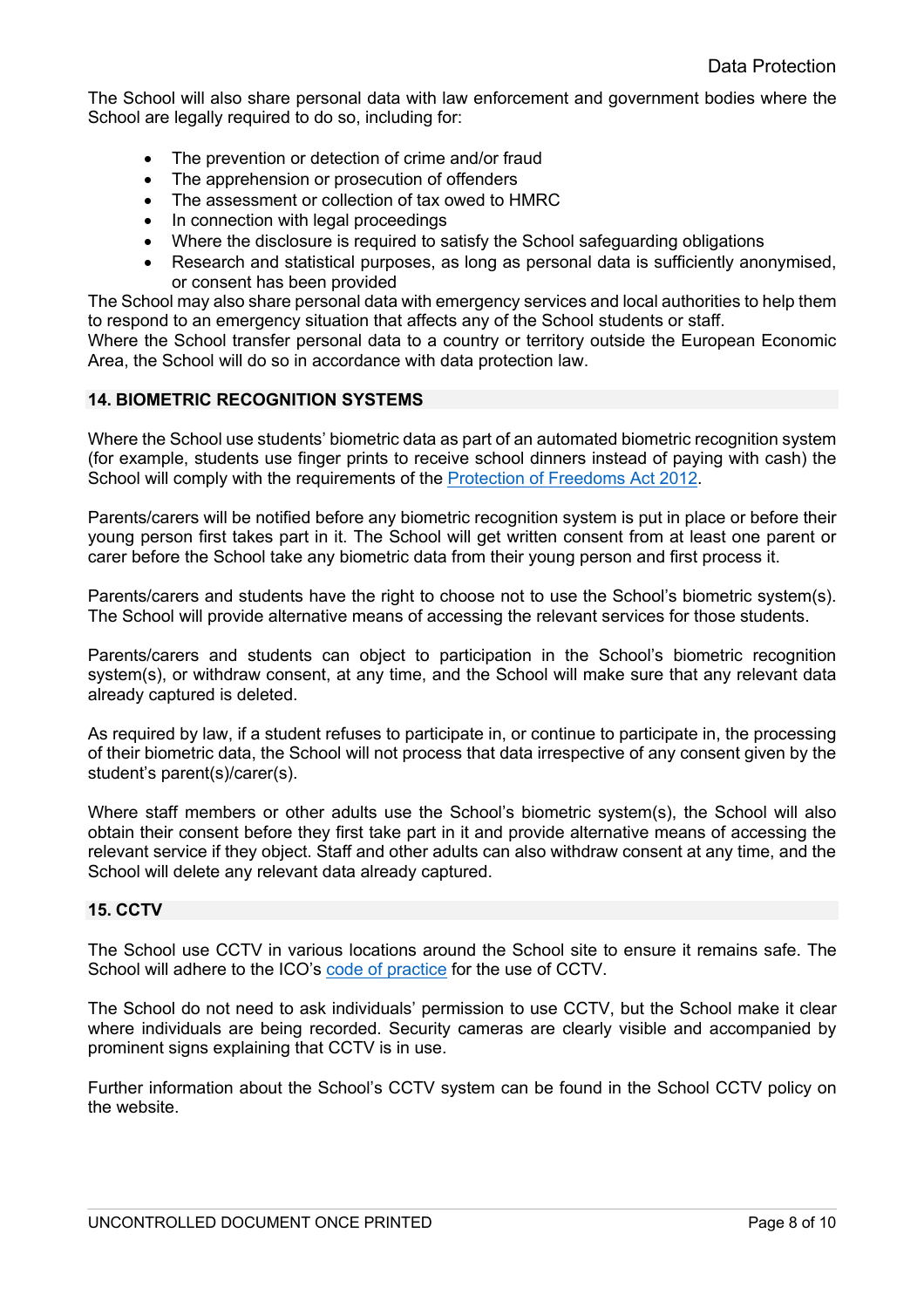# **16. DATA PROTECTION BY DESIGN AND DEFAULT**

The School will use a Data Protection Impact Assessment (DPIA) toolkit to evaluate all new computer systems to help it determine how data protection compliance can be assured. In addition, all existing systems will be subject to periodic assessment.

DPIA toolkits provide a step-by-step approach to evaluate the test proposed, new or existing information systems for compliance with the legislation. The DPIA process helps to identify weaknesses or risks to data losses or breaches and consider action that needs to be taken to ensure compliance where such compliance is not yet achieved. DPIA applies equally to paper as well as electronic data holding systems.

The Data Protection Officer **must** be consulted when carrying out a data protection impact assessment.

### **17. PERSONAL DATA BREACHES**

The School will make all reasonable endeavours to ensure that there are no personal data breaches. In the unlikely event of a suspected data breach, the School will follow the procedure set out in the School Security Incident and Data Breach Policy.

When appropriate, the School will report the data breach to the ICO within 72 hours. Such breaches in a school context may include, but are not limited to:

- A non-anonymised dataset being published on the School website which shows the exam results of students eligible for the student premium
- Safeguarding information being made available to an unauthorised person
- The theft of a school or personal electronic device containing non-encrypted personal data about students
- Accidental disclosure of personal data to another person or organisation
- Inappropriate access to or use of personal data
- The theft of personal information, either paper based or electronic
- Accidental loss of personal data
- Information that has not arrived at its destination
- Fraudulent acquisition of personal data (Blaggers)

#### **18. TRAINING AND AWARENESS**

Data Protection training and awareness is crucial so that all staff understand their responsibilities relating to data protection and the use of personal data. Failure to comply with the GDPR, DPA and the principles could lead to serious problems, and in some cases may result in significant fines or criminal prosecution.

It is the School's policy that all employees including managers and governors are required to complete the applicable training course annually. This includes employees that do not have internet or email access. Line managers will be responsible for ensuring that staff without internet or email access receive appropriate training.

### **19. THE SCHOOL COMMITMENT TO DATA PROTECTION**

The Headteacher of Corbets Tey School will be accountable for ensuring compliance with this policy.

The School will ensure that individuals handling personal information will be trained to an appropriate level in the use and control of personal data.